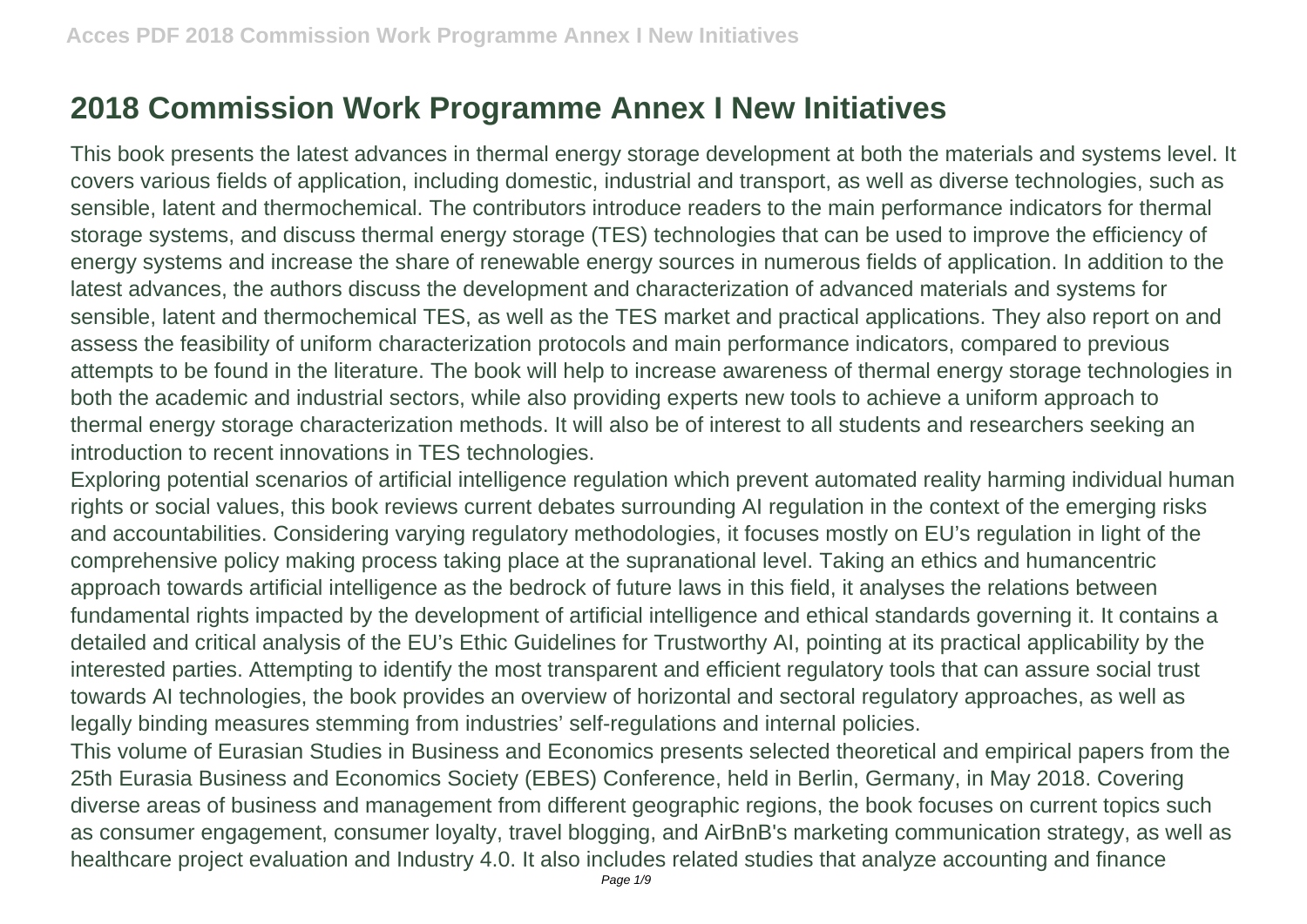aspects like bank reliability and the bankruptcy risks of equity crowdfunding start-ups.

The dynamic and complex system of European Union policymaking is analysed in this new edition of a much-praised textbook. It offers the most integrated understanding of EU policy available. Major approaches to policymaking – including intergovernmentalism, neofunctionalism, supranationalism and critical theory – are presented and supplemented with the authors' own theoretical model, federal integration, to create a comprehensive evaluation of the EU's interests and actors in key policy domains. The text covers the EU's main policy areas – including those on the single market, Economic and Monetary Union, foreign policy, migration and border control, social and regional policies, and the budget – locating them in this wider theoretical framework. As such, it is the key introduction to the subject for students of European Politics at undergraduate and postgraduate levels. New to this Edition: - Each chapter rewritten, many extensively, throughout - New chapters on migration and border control, competition policy, and social and cohesion policies. - New illustrative material and many new examples - Each chapter now includes a Guide to Further Reading

The CEFR Companion volume broadens the scope of language education. It reflects academic and societal developments since the publication of the Common European Framework of Reference for Languages (CEFR) and updates the 2001 version. It owes much to the contributions of members of the language teaching profession across Europe and beyond. This volume contains: ? an explanation of the key aspects of the CEFR for teaching and learning; ? a complete set of updated CEFR descriptors that replaces the 2001 set with: - modality-inclusive and gender-neutral descriptors; - added detail on listening and reading; - a new Pre–A1 level, plus enriched description at A1 and C levels; a replacement scale for phonological competence; - new scales for mediation, online interaction and plurilingual/pluricultural competence; - new scales for sign language competence; ? a short report on the four-year development, validation and consultation processes. The CEFR Companion volume represents another step in a process of engagement with language education that has been pursued by the Council of Europe since 1971 and which seeks to: ? promote and support the learning and teaching of modern languages; ? enhance intercultural dialogue, and thus mutual understanding, social cohesion and democracy; ? protect linguistic and cultural diversity in Europe; and ? promote the right to quality education for all.

Respected as the definitive textbook on the subject, this is the stand-alone guide to EU law. The world-renowned authors offer the ideal balance of commentary, key cases, and materials to provide the most authoritative coverage and analysis. This UK version also includes sections showing how principles apply or don't apply to the UK post-Brexit.

The focus of this monograph is on the evolution of EU policies designed to realize specific fundamental rights, and how Page 2/9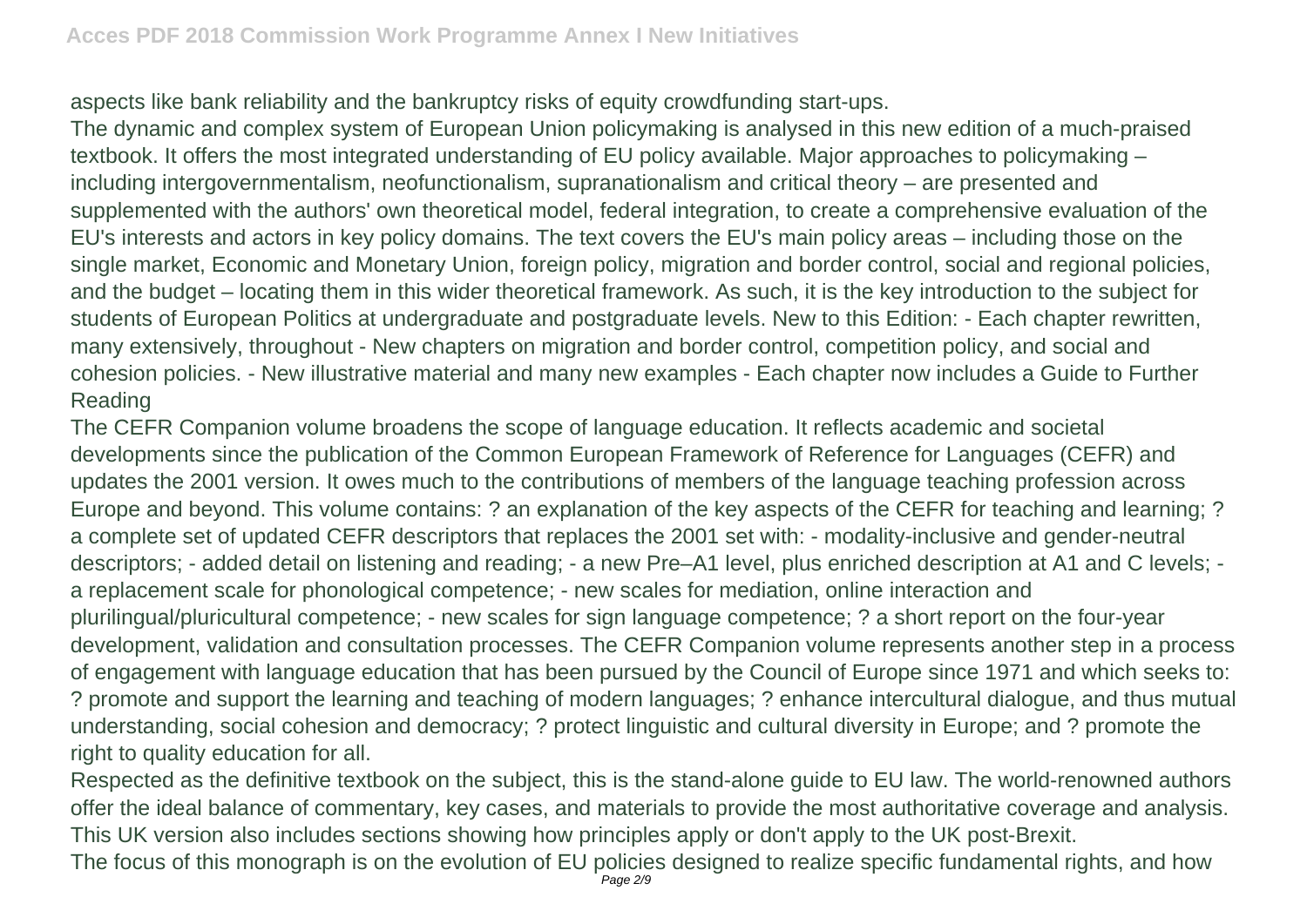this is delivered in EU equality law.

This brochure presents a general factual overview of current EU efforts aiming to contribute to sustainable development of forestry, both within Europe and also at global level through the EU development co-operation policy. The objective is to present in simple terms the main ongoing EU actions and activities related to the forest sector, which are complementing and reinforcing the forest policies of the Member States.

Physicists are very smart people. Still, when it comes to moving their ideas from university to market, they often lack the basic set of know-hows that could help them succeed in the technology transfer process. To fill this gap, Entrepreneurship for Physicists: A Practical Guide to Move Ideas from University to Market offers a concise analysis of the key ingredients that enable entrepreneurs to bring added value to their customers. After a short discussion on why university physicists should pay more attention to this aspect of their professional life, the book dives into a set of theories, models, and tools that could help an academic scientist transform an idea into customer added value. The reader will be introduced to effectuation theory, internal resource analysis, external landscape analysis, value capture, lean startup method, business canvases, financial projections, and to a series of topics that, albeit often neglected, do play a fundamental role in technology transfer, such as trust, communication, and persuasion. In the last chapter, the book explains howmost of the concepts discussed actually find application in the career of scientists in a much broader sense.

Regular physical activity is proven to help prevent and treat noncommunicable diseases (NCDs) such as heart disease, stroke, diabetes and breast and colon cancer. It also helps to prevent hypertension, overweight and obesity and can improve mental health, quality of life and well-being. In addition to the multiple health benefits of physical activity, societies that are more active can generate additional returns on investment including a reduced use of fossil fuels, cleaner air and less congested, safer roads. These outcomes are interconnected with achieving the shared goals, political priorities and ambition of the Sustainable Development Agenda 2030. The new WHO global action plan to promote physical activity responds to the requests by countries for updated guidance, and a framework of effective and feasible policy actions to increase physical activity at all levels. It also responds to requests for global leadership and stronger regional and national coordination, and the need for a whole-of-society response to achieve a paradigm shift in both supporting and valuing all people being regularly active, according to ability and across the life course. The action plan was developed through a worldwide consultation process involving governments and key stakeholders across multiple sectors including health, sports, transport, urban design, civil society, academia and the private sector.

Sustainable Forestry and the European UnionInitiatives of the European Commission

The essays in this open access volume identify the key ingredients for success in capitalizing on public investments in scientific projects and the development of large-scale research infrastructures. Investment in science – whether in education and training or through public funding for developing new research tools and technologies – is a crucial priority. Authors from big research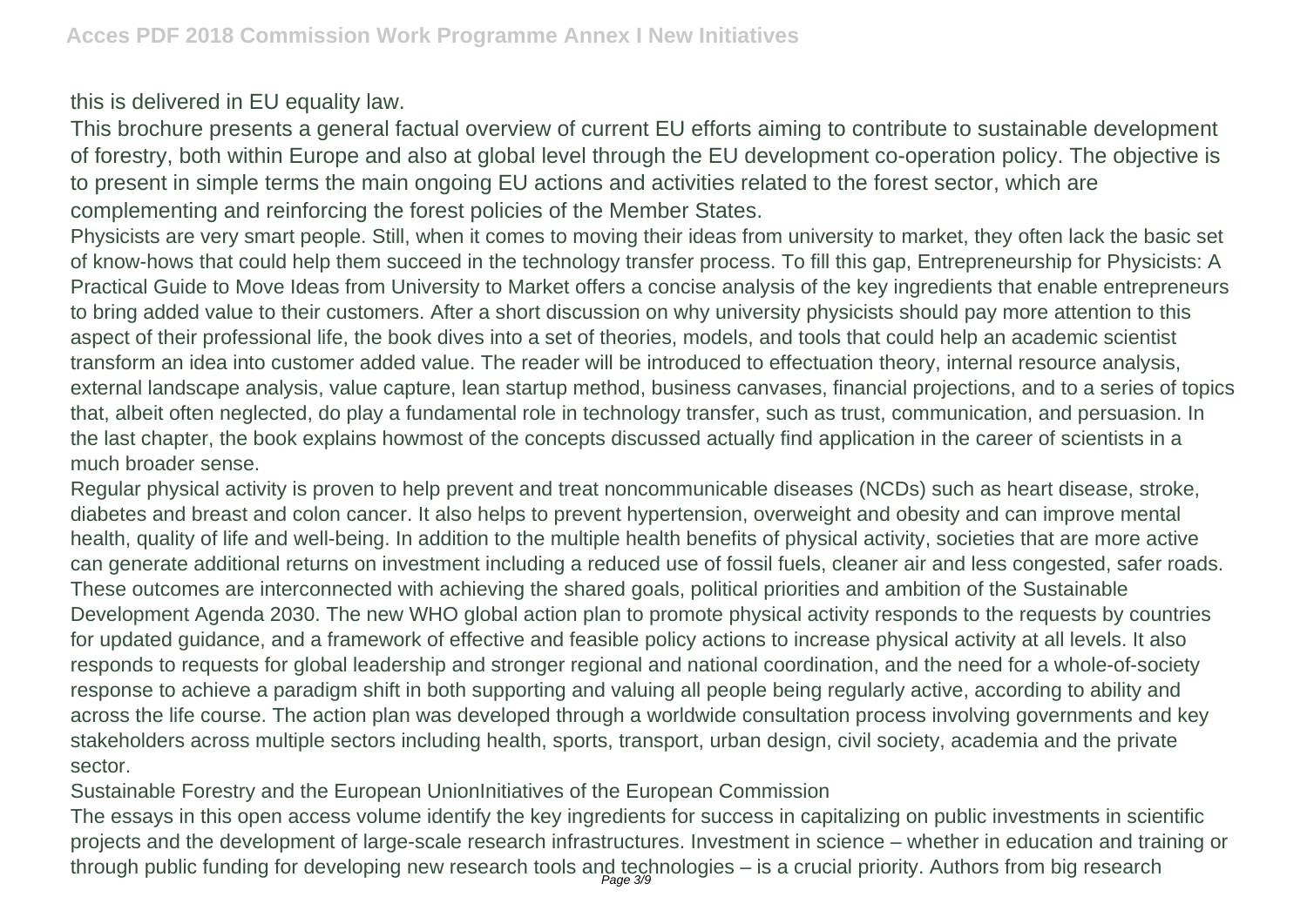laboratories/organizations, funding agencies and academia discuss how investing in science can produce societal benefits as well as identifying future challenges for scientists and policy makers. The volume cites different ways to assess the socio-economic impact of Research Infrastructures and their role as hubs of global collaboration, creativity and innovation. It highlights the different benefits stemming from fundamental research at the local, national and global level, while also inviting us to rethink the notion of "benefit" in the 21st century. Public investment is required to maintain the pace of technological and scientific advancements over the next decades. Far from advocating a radical transformation and massive expansion in funding, the authors suggest ways for maintaining a strong foundation of science and research to ensure that we continue to benefit from the outputs. The volume draws inspiration from the first "Economics of Big Science" workshop, held in Brussels in 2019 with the aim of creating a new space for dialogue and interaction between representatives of Big Science organizations, policy makers and academia. It aspires to provide useful reading for policy makers, scientists and students of science, who are increasingly called upon to explain the value of fundamental research and adopt the language and logic of economics when engaging in policy discussions.

Groups committing acts of terrorism have adapted their means of financing to elude detection since the 9/11 attacks in the United States. Surveying the global community's multi-year effort to cut off terrorist funding, this volume offers a much-needed analysis of a complex, widely discussed, yet poorly understood subject. While books on terrorism have touched upon the topic, this is the first comprehensive, balanced, and scholarly overview of terrorist financing, its methods, and efforts to counter it. Bringing together leading analysts of terrorism, international relations, global finance, law, and criminology, Countering the Financing of Terrorism provides a critical assessment of the international effort to restrict terrorist financing. It evaluates the costs and benefits and offers recommendations for more effective policies for the future.

WHO has published a global TB report every year since 1997. The main aim of the report is to provide a comprehensive and up-todate assessment of the TB epidemic, and of progress in prevention, diagnosis and treatment of the disease at global, regional and country levels. This is done in the context of recommended global TB strategies and targets endorsed by WHO's Member States and broader development goals set by the United Nations (UN). The 2018 edition of the global TB report was released on 18 September, in the lead up to the first-ever UN High Level Meeting on TB on 26 September 2018.

This Intergovernmental Panel on Climate Change Special Report (IPCC-SREX) explores the challenge of understanding and managing the risks of climate extremes to advance climate change adaptation. Extreme weather and climate events, interacting with exposed and vulnerable human and natural systems, can lead to disasters. Changes in the frequency and severity of the physical events affect disaster risk, but so do the spatially diverse and temporally dynamic patterns of exposure and vulnerability. Some types of extreme weather and climate events have increased in frequency or magnitude, but populations and assets at risk have also increased, with consequences for disaster risk. Opportunities for managing risks of weather- and climate-related disasters exist or can be developed at any scale, local to international. Prepared following strict IPCC procedures, SREX is an invaluable assessment for anyone interested in climate extremes, environmental disasters and adaptation to climate change,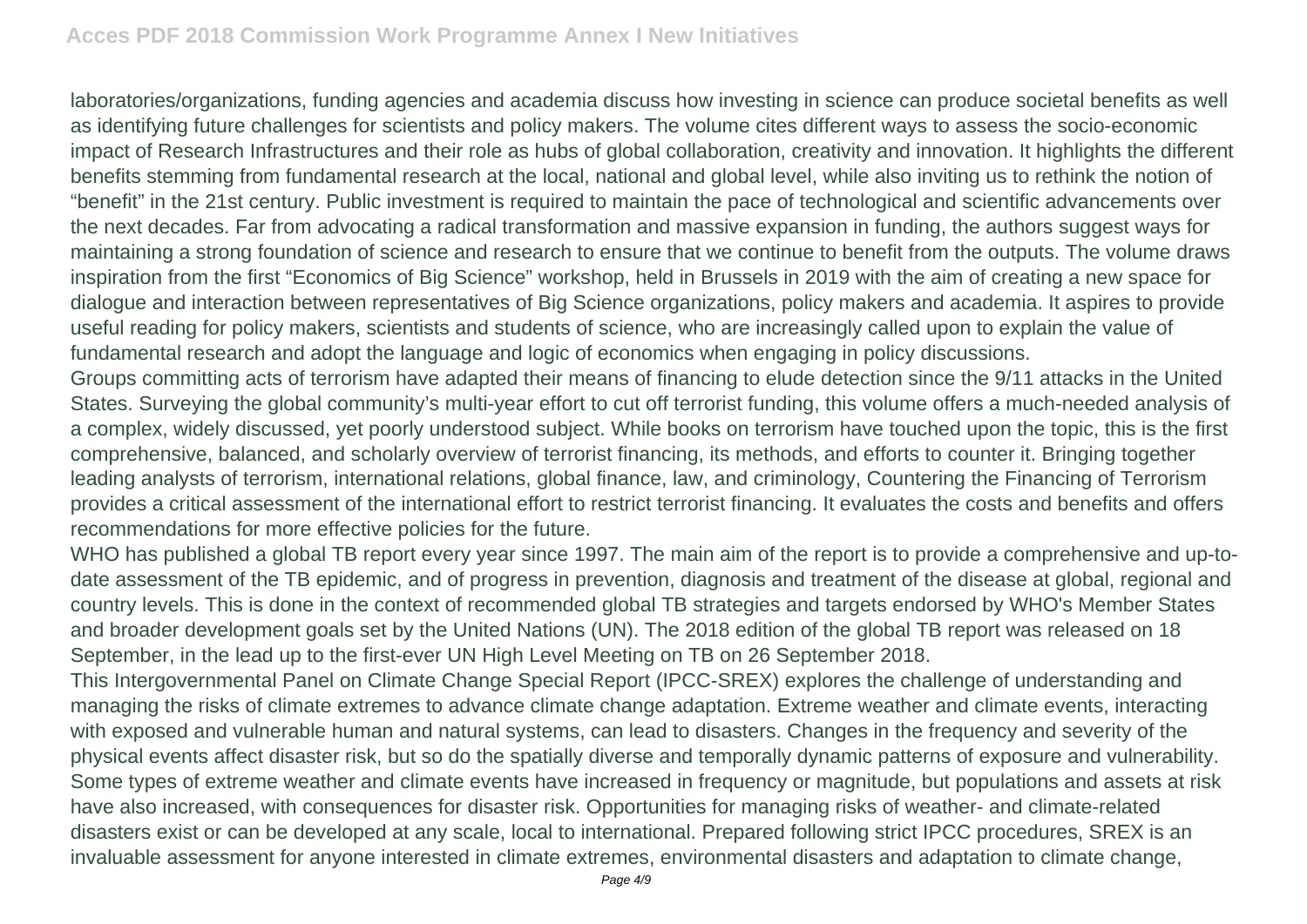including policymakers, the private sector and academic researchers.

This book explores the specific role that glazing technologies play within the world of smart architecture as important components of contemporary and future sustainable architectural and technological research. Smart Architecture begins with a definition of the concept of smart in architecture and examines how innovative technologies and materials have shaped buildings over the years. The author then provides a supporting database of contemporary smart architecturemapping adopted strategies, recognizing common patterns, and evaluating current and future trends in the context of smart building envelopes, energy efficiency, and the development of high-potential innovative building components. The book proceeds with a focus on the specific role that glazing technologies play in this framework and provides a systematic methodology to quantify options for the effective integration of transparent building components within advanced and innovative building envelope systems. Presents an up-to-date examination of emerging materials for building envelope Evaluates state-of-the-art of technologies for smart adaptive building envelopes Provides a toolbox for the design and integration of transparent building components.

This book provides a multilevel system analysis of performance in the production of global public goods, as well as a tailored analysis of the specific features of performance management systems in international organizations. The book compares performance management systems across a number of international organizations, including the European Union and the Organization for Economic Cooperation and Development (OECD).

Offering a comprehensive exploration of EU taxation law, this engaging Research Handbook investigates the associated legal principles in the context of both direct and indirect taxation. The important issues and debates arising from these general principles are expertly unpicked, with leading scholars examining the status quo as well as setting out a clear agenda for future research. The European Union is creating a Financial Union with a European Banking Union and a Capital Markets Union in reaction to lessons learned from incomplete financial markets integration, the Global Financial Crisis and European Sovereign Debt Crisis. This book critically analyses these projects for a more integrated, resilient and sustainable financial system at a time when the United Kingdom as the member state with the most developed capital markets and the leading global and European financial center, the City of London, is leaving the Union. Neoliberal financial globalization and markets integration policies have led to finance-led capitalism that caused the crises. By building on pre-crises integration ideas, the Union revives and expands the reach of capital markets-based financing and shadow banking. The book discusses the consequences of deeper integration and the future of European financial centers advocating an alternative financial markets integration based on theories explaining finacialization and finance-led capitalism.

IPCC Report on sources, capture, transport, and storage of CO2, for researchers, policy-makers and engineers. Exploring obstacles to effective compensation of victims of competition infringements, this book categorises the types of victims harmed and the types of losses arisen from these infringements to identify to what extent there is a need for enhanced private competition law enforcement in the European Union (EU) and the best way to address this need. It shows that there is a genuine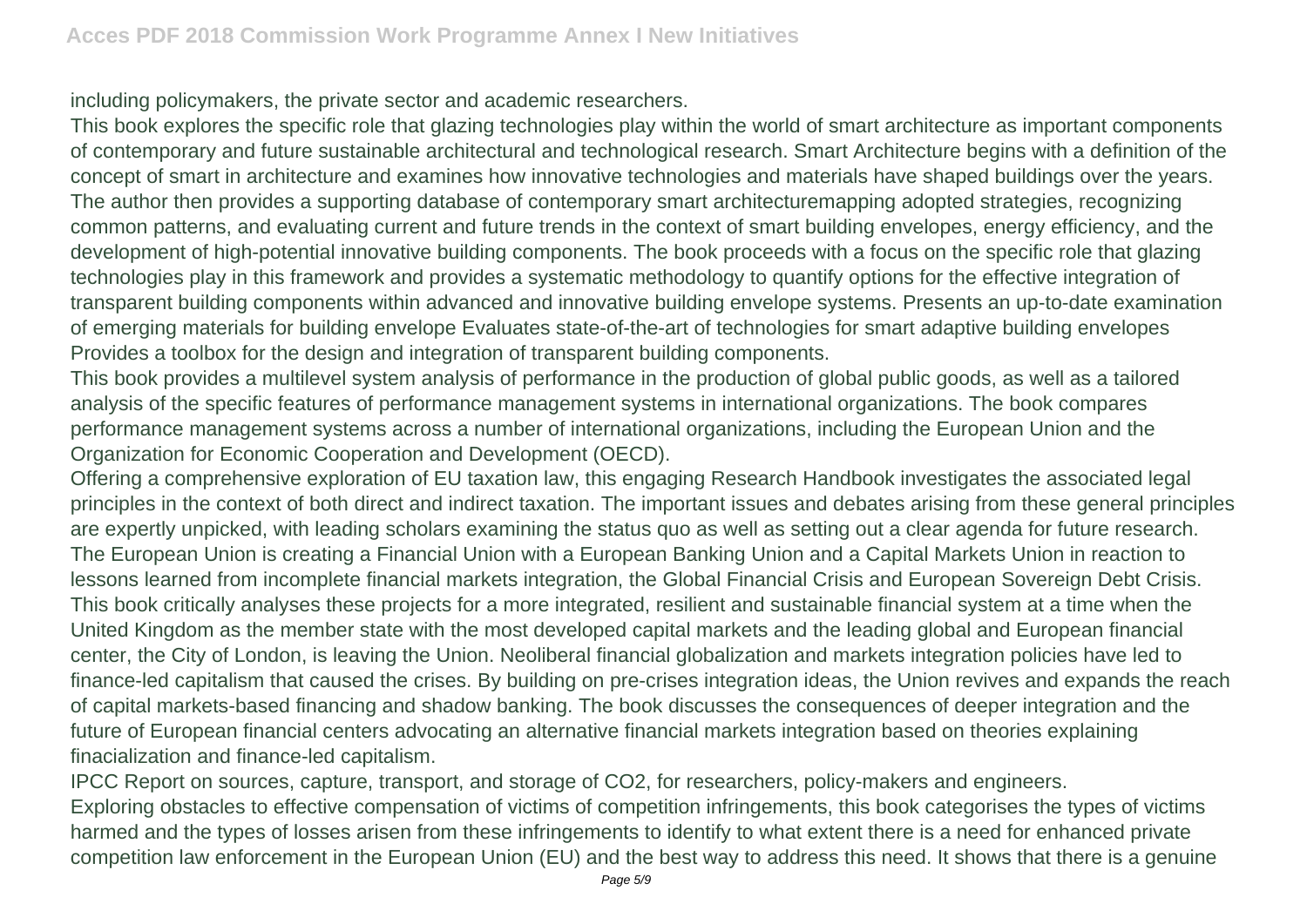need for facilitating consumer damages actions and that consumer claims are the only claims that can be pursued in a collective redress action. In order to compensate consumers and overcome barriers to effective enforcement of their right to damages, it structures a collective redress action for consumers by considering the following elements: i. the formation of the group, ii. the type of representative party iii. funding mechanisms and iv. calculation and distribution of damages.

This is the United Nations definitive report on the state of the world economy, providing global and regional economic outlook for 2020 and 2021. Produced by the Department of Economic and Social Affairs, the five United Nations regional commissions, the United Nations Conference on Trade and Development, with contributions from the UN World Tourism Organization and other intergovernmental agencies.

The International VAT/GST Guidelines present a set of internationally agreed standards and recommended approaches for the consistent application of VAT to international trade, with a particular focus on trade in services and intangibles.

This new edition incorporates revised guidance from H.M Treasury which is designed to promote efficient policy development and resource allocation across government through the use of a thorough, long-term and analytically robust approach to the appraisal and evaluation of public service projects before significant funds are committed. It is the first edition to have been aided by a consultation process in order to ensure the guidance is clearer and more closely tailored to suit the needs of users.

The sixteenth edition of Social policy in the European Union: state of play has a triple ambition. First, it provides easily accessible information to a wide audience about recent developments in both EU and domestic social policymaking. Second, the volume provides a more analytical reading, embedding the key developments of the year 2014 in the most recent academic discourses. Third, the forward-looking perspective of the book aims to provide stakeholders and policymakers with specific tools that allow them to discern new opportunities to influence policymaking. In this 2015 edition of Social policy in the European Union: state of play, the authors tackle the topics of the state of EU politics after the parliamentary elections, the socialisation of the European Semester, methods of political protest, the Juncker investment plan, the EU's contradictory education investment, the EU's contested influence on national healthcare reforms, and the neoliberal Trojan Horse of the Transatlantic Trade and Investment Partnership (TTIP).

Das primäre Erkenntnisinteresse des Buches besteht darin, Strategien der Europäischen Kommission beim Umgang mit dem Phänomen der Politisierung in der EU-Gesetzgebung zu erforschen. In einer Fallstudie zur Amtszeit von Präsident Jean-Claude Juncker analysieren die Autoren des Sammelbandes, wie die EU-Kommission zwischen 2014 und 2019 bestimmte politische Schwerpunkte gesetzt hat, um ihre Agenda voranzutreiben. Gegenstand der Analyse sind die zehn politischen Prioritäten der Juncker-Kommission aus den jährlichen Arbeitsprogrammen seit 2014. Ausgangspunkt der Studie ist das von Juncker proklamierte Selbstverständnis als "politischer Kommission". Die Bewertung der "Politisierung" integrationspolitischer Vorhaben fällt dabei ambivalent aus: Auf der einen Seite hat die Juncker-Kommission politisierte Themen gezielt aufgegriffen und als Gelegenheiten zur politischen Führung sowie zur Schärfung des eigenen institutionellen Profils genutzt. Auf der anderen Seite sah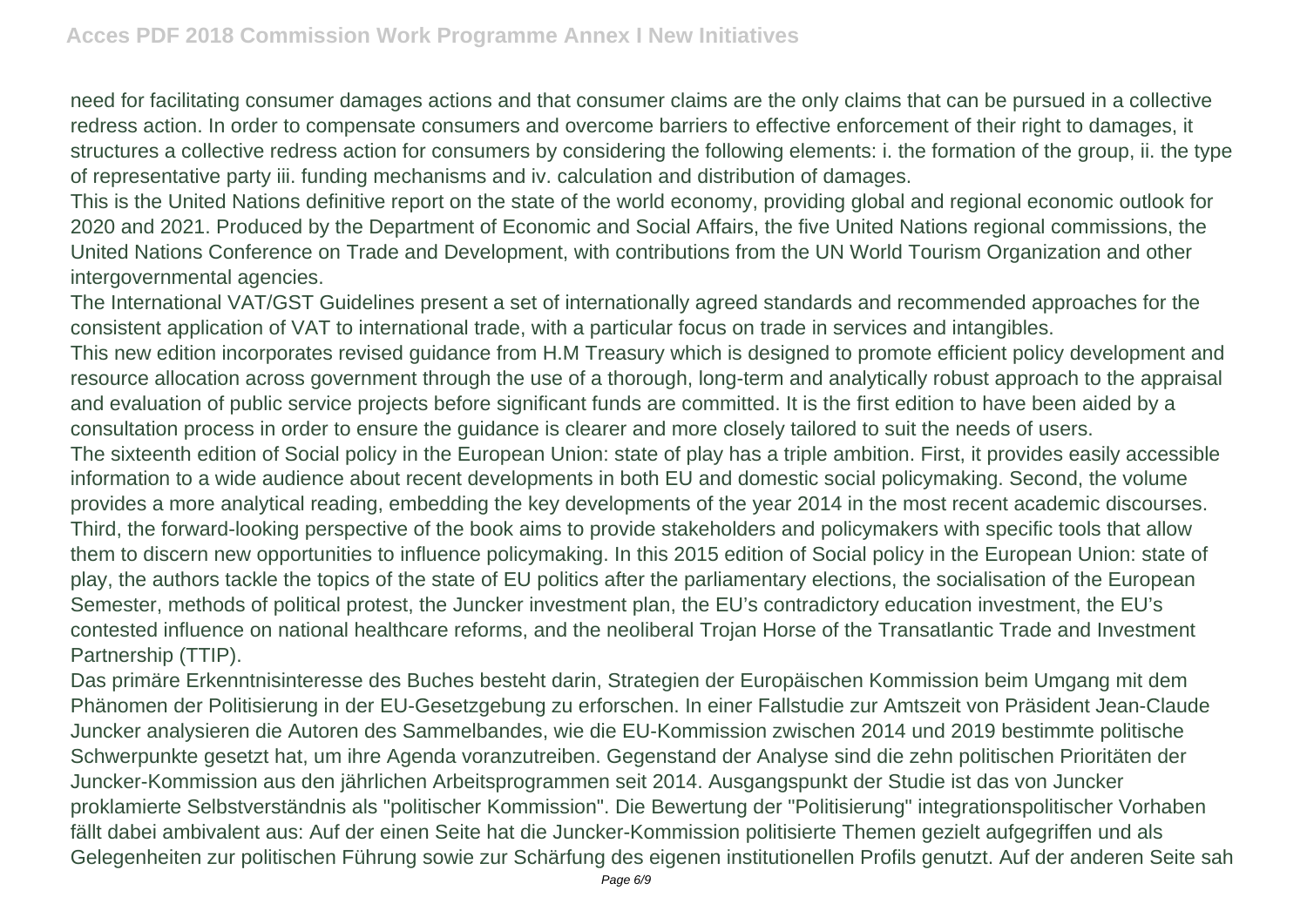sich die EU-Kommission zuweilen gezwungen, bei Krisen und Kontroversen Schadensbegrenzung zu betreiben. Mit Beiträgen von Matthieu Bertrand, Christoph Bierbrauer, Grigoriani Bougatsa, Sarah Gansen, Sanni Kunnas, Andreas Marchetti, Katarzyna Nowicka, Thomas Panayotopoulos, Dominique Roch, Martin Selmayr, Katherine Simpson, Robert Stüwe, Henri De Waele, Liska Wittenberg.

This book constitutes the thoroughly refereed proceedings of the 15th Italian Research Conference on Digital Libraries, IRCDL 2019, held in Pisa, Italy, in January/February 2019. The 22 full papers and 5 short papers presented were carefully selected from 42 submissions. The papers are organized in topical sections on information retrieval, digital libraries and archives, information integration, open science, and data mining.

"Peremptory Norms of General International Law (Jus Cogens) : Disquisitions and Dispositions brings together an impressive collection of authors addressing both conceptual issues and challenges relating to peremptory norms of general international. Covered themes in the edited collection include concepts relating to the identification of peremptory norms, consequences of peremptory norms, critiques of peremptory norms, the relationship between peremptory norms and particular areas of international law as well as the peremptory status of particular norms of international law. The contributions are presented from an array of scholars and experts with different perspective, thus providing an interesting mosaic of thoughts on peremptory norms. Written against the backdrop of the ongoing work of the International Law Commission, it exposes some tensions inherent in the jus cogens"--

Social justice is a matter of life and death. It affects the way people live, their consequent chance of illness, and their risk of premature death. We watch in wonder as life expectancy and good health continue to increase in parts of the world and in alarm as they fail to improve in others.

This year's report shows that after an unprecedented period of success in global malaria control, progress has stalled. Data from 2015-2017 highlight that no significant progress in reducing global malaria cases was made in this period. There were an estimated 219 million cases and 435,000 related deaths in 2017. The World Malaria Report 2018 draws on data from 90 countries and areas with ongoing malaria transmission. The information is supplemented by data from national household surveys and databases held by other organizations.

This book explores the phenomenon of researchers at risk: that is, the experiences of scholars whose research topics require them to engage with diverse kind of dangers, uncertainties or vulnerabilities. This risk may derive from working with variously marginalised individuals or groups, or from being members of such groups themselves. At other times, the risk relates to particular economic or environmental conditions, or political forces influencing the specific research fields in which they operate. This book argues for the need to reconceptualise – and thereby to reimagine – the phenomenon of researchers' risks, particularly when those risks are perceived to affect, and even to threaten the researchers. Drawing on a diverse and global range case studies including Aotearoa New Zealand, Australia, Bal?chist?n, Cyprus, and Germany, the chapters call for the need to identify effective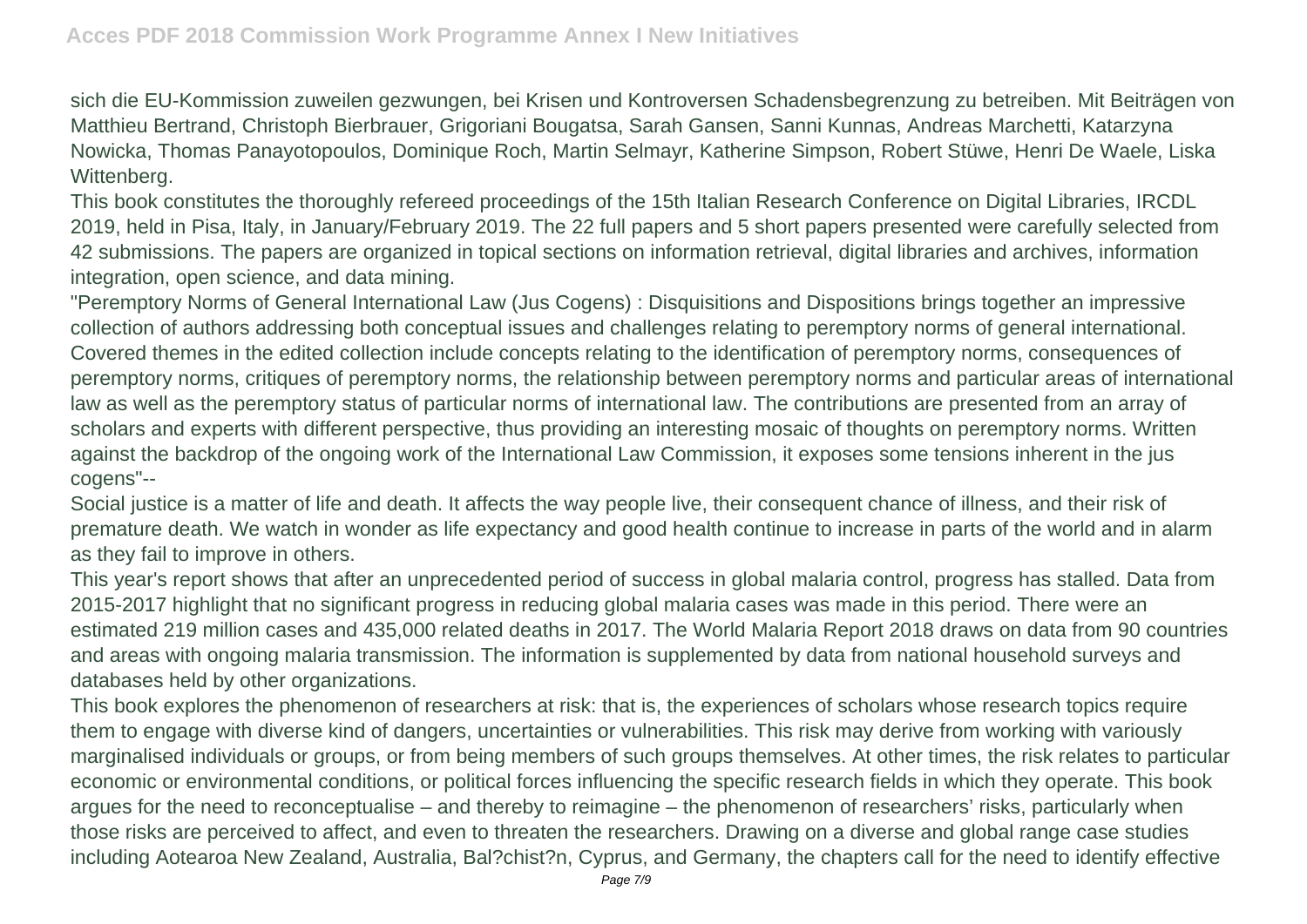strategies for engaging proactively with these risks to address precarity, jeopardy and uncertainty.

This book provides an accessible introduction to selected new issues in transnational law, and connects them to existing theoretical debates on transnational business regulation. More specifically, (i) it introduces the argument about the evolving character of contemporary international business regulation; (ii) it provides an overview of some of the main fields of law that are currently important for firms that operate across borders; and (iii) it sets out an interpretive framework for making sense of disparate developments occurring across a number of jurisdictions, among which are the form of regulation and style of enforcement, issues of legal certainty, and behavioural aspects of regulation. The selected topics are indicative of some key issues confronting businesses looking to operate across national borders, as well as policy makers seeking to introduce and enforce meaningful regulatory standards in an increasingly global society. Topics include: consumer law; product liability; warranty law and obsolescence; collective redress; alternative dispute resolution; corporate wrongdoing; corporate governance; and ecommerce. This timely work offers a novel perspective on transnational business law and examines a range of legal issues that preoccupy companies operating transnationally. This book is intended not only for law students looking for an introduction, overview or commentary on the contemporary state of international business law, but also for anyone looking for an introduction to the regulation of business in a global, inter-connected economy.

This volume, developed by the Observatory together with OECD, provides an overall conceptual framework for understanding and applying strategies aimed at improving quality of care. Crucially, it summarizes available evidence on different quality strategies and provides recommendations for their implementation. This book is intended to help policymakers to understand concepts of quality and to support them to evaluate single strategies and combinations of strategies.

European integration has transformed the social life of European citizens. Daily life and work no longer take place primarily in a local and national context, but increasingly in a European and transnational frame – a process of 'horizontal Europeanisation' which, while increasing the life chances of European citizens, also brings about conflicts among them. This book focuses on processes of Europeanisation in the academic, bureaucratic, professional and associational field, as well as on the Europeanisation of solidarity, networks and social inequalities. Drawing on detailed empirical studies and attending to the reinforcement of centre?periphery structures in Europe, it analyses the dynamics of horizontal Europeanisation processes, highlighting the crucial role of national practices and perceptions in a transnational context, as well as the related conflicts between the winners and losers in this process. As such, it will appeal to scholars of sociology and political science with interests in European integration, social change and social stratification. This book provides a current analysis of the legal and ethical challenges in preparing for and responding to chemical, biological, radiological, nuclear and explosive (CBRNE) crises. From past events like the Chernobyl nuclear incident in Page 8/9